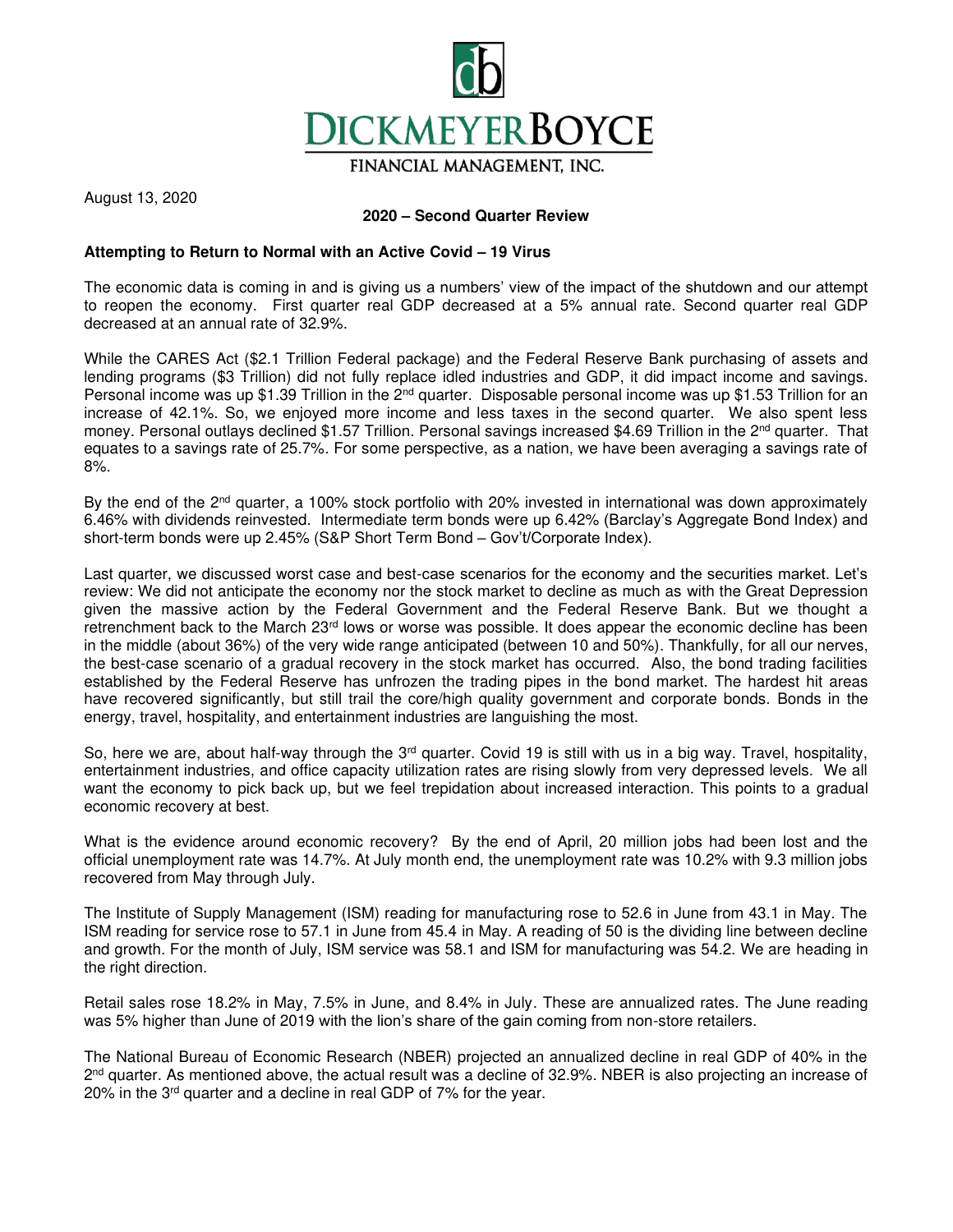

2020 Second Quarter Review Page 2 of 3

Add cheap money to the list of Fed Government and Federal Reserve Bank's efforts to keep the economy going in the face of this pandemic. Existing home sales, new home sales, and housing starts had huge gains of 20.1%, 13.8%, and 17.3%, respectively. But this leaves us around 11% behind the pace of 2019. The home ownership rate is now up to 67.9% from 64.1% a year ago. The new reading is the highest since mid-2008.

Durable goods sales were up 7.3% in June from May, with the automobile sector up 85.7% and non-defense spending (proxy for business investment) up 3.3%. Overall, durable goods sales are down 15% from the February level.

The economy has taken a large hit and is being propped up by extraordinary fiscal and monetary action. The stock and bond markets have responded well. Are stocks overvalued? Can this recovery stay in place up until we have a vaccine and or a cure for Covid-19? These questions are difficult to answer and clues are murkier than normal.

Valuation discussion points:

- By the end of the 2<sup>nd</sup> quarter, as measured by price to book value, growth stocks were 115.7% above their long-term average and value stocks were 6.9% below their long-term average.
- By the end of the  $2<sup>nd</sup>$  quarter, growth stocks were up 8.41% and value stocks were down 16.71%.
- Technology stay at home companies are thriving and experiencing unprecedented growth in the Covid environment (think growth). Companies more dependent upon people migration and person to person interaction are seeing sales declines (think value). In some cases, sales elimination. There are exceptions, like Clorox, Kroger, McDonald's, trucking, pharma, healthcare, and others.
- The market capitalization weighting of the worst performing industries (department stores, travel services, oil and gas equipment and services, resorts and casinos, hotel and motel, and the next 15 lower performing industries) have little impact on index returns. The top five companies in the S&P 500 account for 23% of its capitalization. These companies (Amazon, Apple, Microsoft, Facebook, and Google) enabled the S&P 500 index to return to positive territory by the middle of July, meanwhile the rest of the remaining 495 companies were collectively in the red.
- Low interest rates validate higher valuations. Think about buying a home, with lower interest rates one can afford to pay a higher price. Similarly, lower interest rates validate higher price/earnings ratios for stocks. One way to evaluate the valuation of a stock is to compare its earnings yield to the yield of the 10-year Treasury bond. Earnings yield is simply the inverse of the price/earnings ratio, or earnings/price. The 10-year Treasury is presently yielding about 0.60%, or 0.006. So, if a company has a p/e ratio of 50, its earnings yield is 0.02. The company's earnings yield exceeds the yield of the 10-year Treasury. Therefore, the company with a p/e ratio of 50 is a reasonable valuation on a relative basis. A p/e ratio of 166 (1/166 = 0.06) is equivalent to the yield on the 10-year Treasury. Amazon's p/e ratio is 118. Tesla's p/e ratio is 711.
- There is a saying, "you can't fight the FED (Federal Reserve Bank)", let alone the federal government. The Federal Reserve has many monetary levers at its disposal to carry out its mission of full employment and stable inflation. It is their mission to help the economy return to health. Many people credit the FED with aiding the longest bull market in history that ended in March at the hands of pandemic hysteria.
- **Economic** volatility's impact upon stock market returns has been studied by Jim Paulsen, chief investment strategist of Leuthold Group. Mr. Paulsen found that since WWII, market returns are highest (average 21.2%) when economic volatility is highest. He also found that when economic volatility is in the lowest quartile, market returns were a close second at 16.6%. In the middle quartiles, market returns averaged 6.5%. Mr. Paulsen expects that the economic volatility index will hit record highs in the coming months. Mr. Paulsen believes that when economic volatility is high, "policy officials are scared to death, and they are bringing every conceivable tool they have to get us out of the situation".

Valuation conclusions:

• In normal circumstances, valuation of growth stocks would be considered out of sight. Value stocks would be in line for a major comeback, but also high given the economic backdrop.